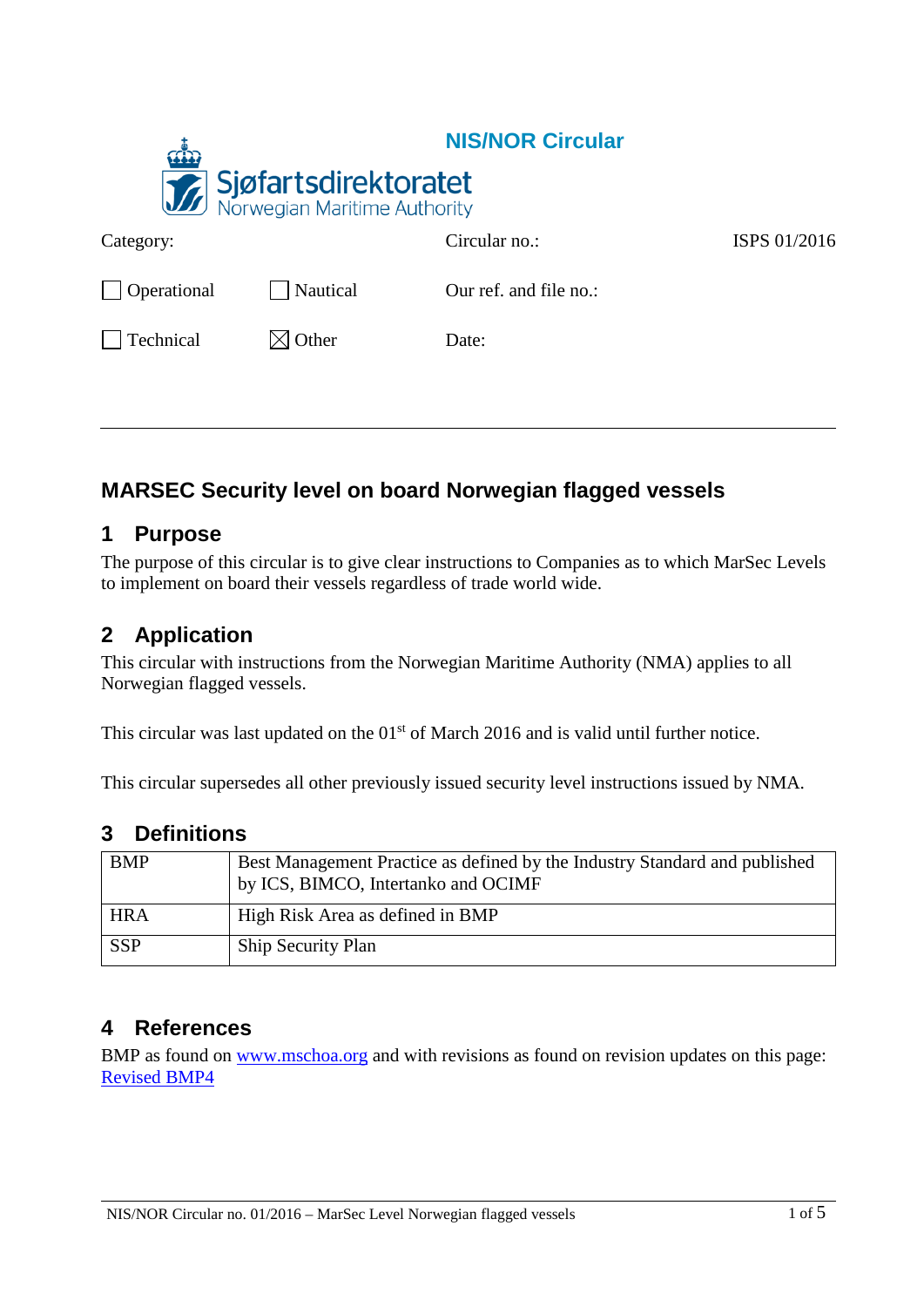## **5 Background**

Due to the development of situations world wide, there is a need to have all instructions with regards to security levels easily available and updated. The situation is dynamic, and may change rapidly. This circular will be replaced when changes occur.

## **6 Current security levels set by NMA**

Vessels flying the Norwegian flag shall implement measures as described in the SSP for the different MarSec levels, when arriving mentioned areas below.

#### **6.1 Security level 1:**

All areas not mentioned below, if not requested by Designated Authority for the intended port of arrival**.**

### **6.2 Security level 2:**

#### **6.2.1 East Africa (as illustrated in appendix I)**

| In the Red Sea      | From Suez and southwards                |
|---------------------|-----------------------------------------|
| In the Gulf of Oman | Northern limit: Latitude N $22^{\circ}$ |
| Eastern limit       | Longitude E $065^\circ$                 |
| Southern limit      | Latitude S $05^{\circ}$                 |

#### **6.2.2 West Africa (as illustrated in appendix II)**

| Southern limit | N $02^{\circ}40'$                                             |
|----------------|---------------------------------------------------------------|
| Western limit  | From N 02°40' and directly to the border of Togo              |
| Eastern limit  | From N $02^{\circ}40'$ and directly to the border of Cameroun |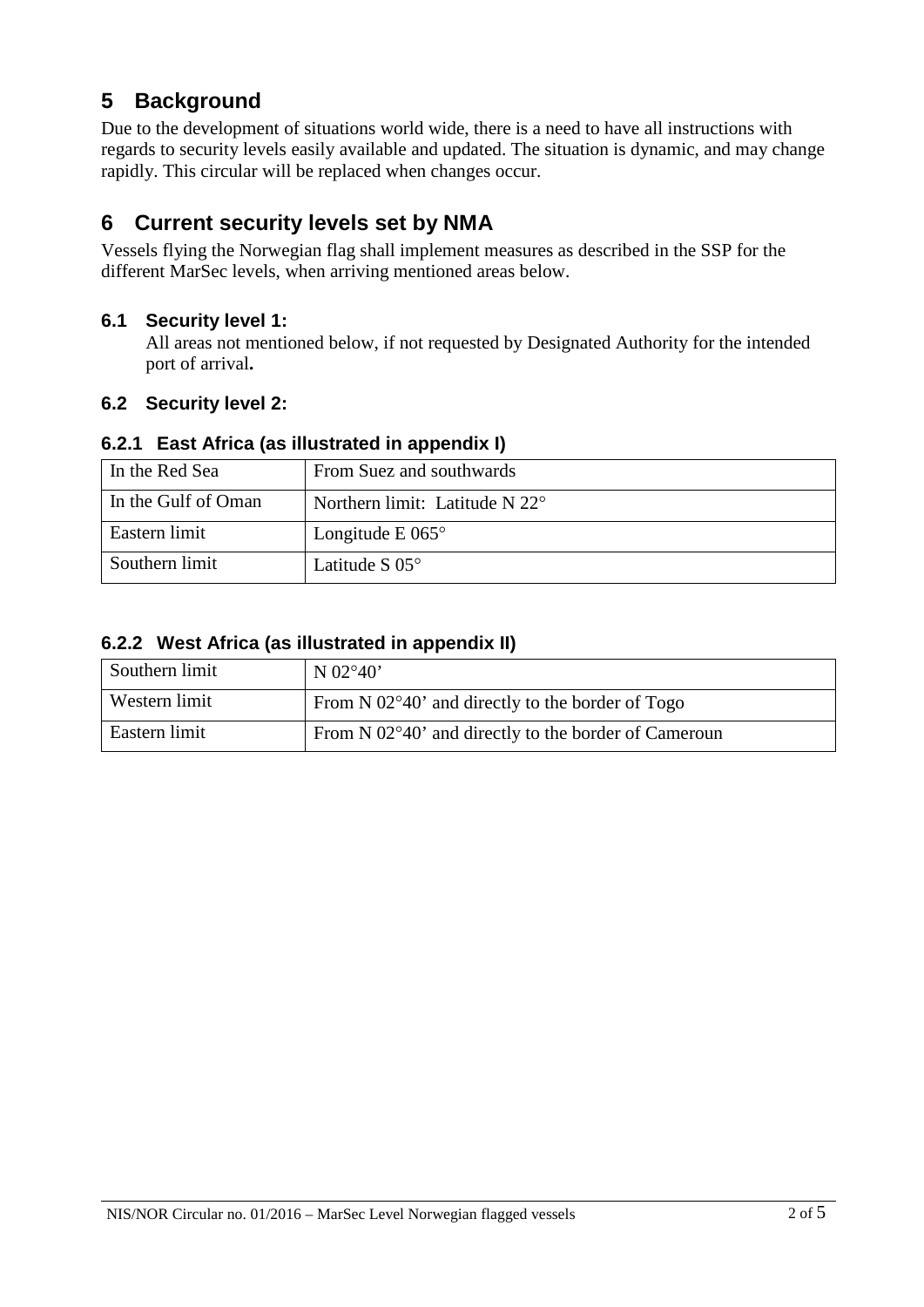#### $\overline{7}$ Current areas recommended to implement measure from the SSP

Vessels trading the below mentioned areas are strongly advised to consider implementing security measures in their SSP as if the vessel had been operating on MarSec level #2 while inside these areas. Security records on board should not indicate that the actual security level has been raised, only that those measures found necessary by Master/SSO has been implemented.

#### $7.1$ West Africa (illustrated in appendix II)

"Southern part"

| Southern point | $S$ 17°17' E 006°35' and directly to the border of Angola |
|----------------|-----------------------------------------------------------|
| Congo point    | $SO4^{\circ}00'$ E 006°35'                                |
| Western point  | $S$ 01°00' E 004°05'                                      |
| Northern point | N 02°40 E 004°05' and directly to the border of Nigeria   |

"Western part"

| <b>Western point</b> | N 02°40 W 007°29' and directly to the border of Cote d'Ivoire |
|----------------------|---------------------------------------------------------------|
| Eastern point        | $\vert$ N 02°40 E 002°58' and directly to the border of Togo  |

Reminder to masters and ship owners:

Masters and ship owners are encouraged to register at the web based information service described on the Norwegian Maritime Authority homepage: www.sjofartsdir.no.

If help is needed for registration, please contact the authority for guidance.

For more information, please contact the Norwegian Maritime Authority at phone:  $+4752745000$  $+4752745130$ +47 52 74 52 17

Additional security related information published at: https://www.sjofartsdir.no/isps

This circular is valid as of 01<sup>st</sup> of March 2016

Yours faithfully

Olav Akselsen Director General of Shipping and Navigation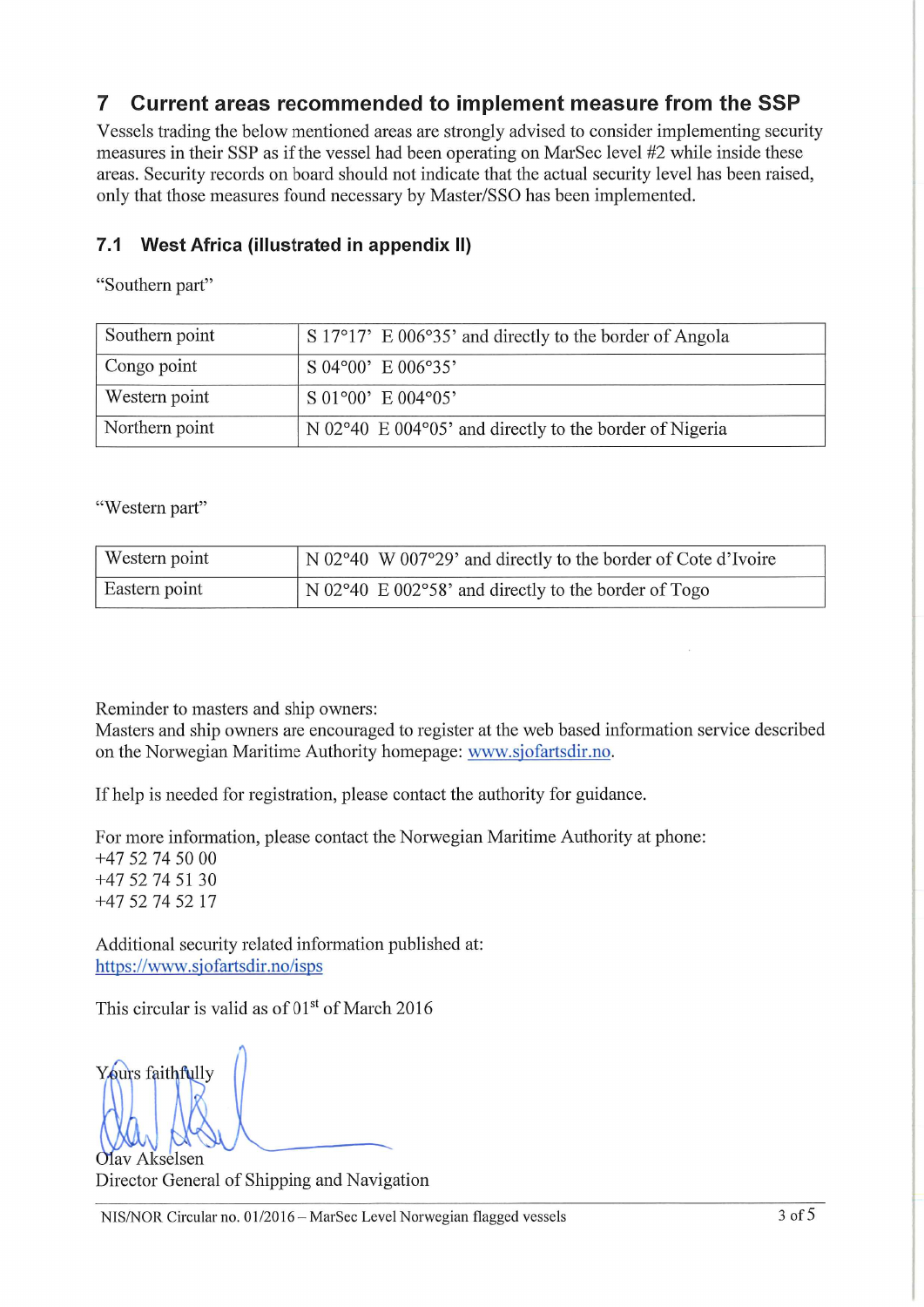# **Appendix I**